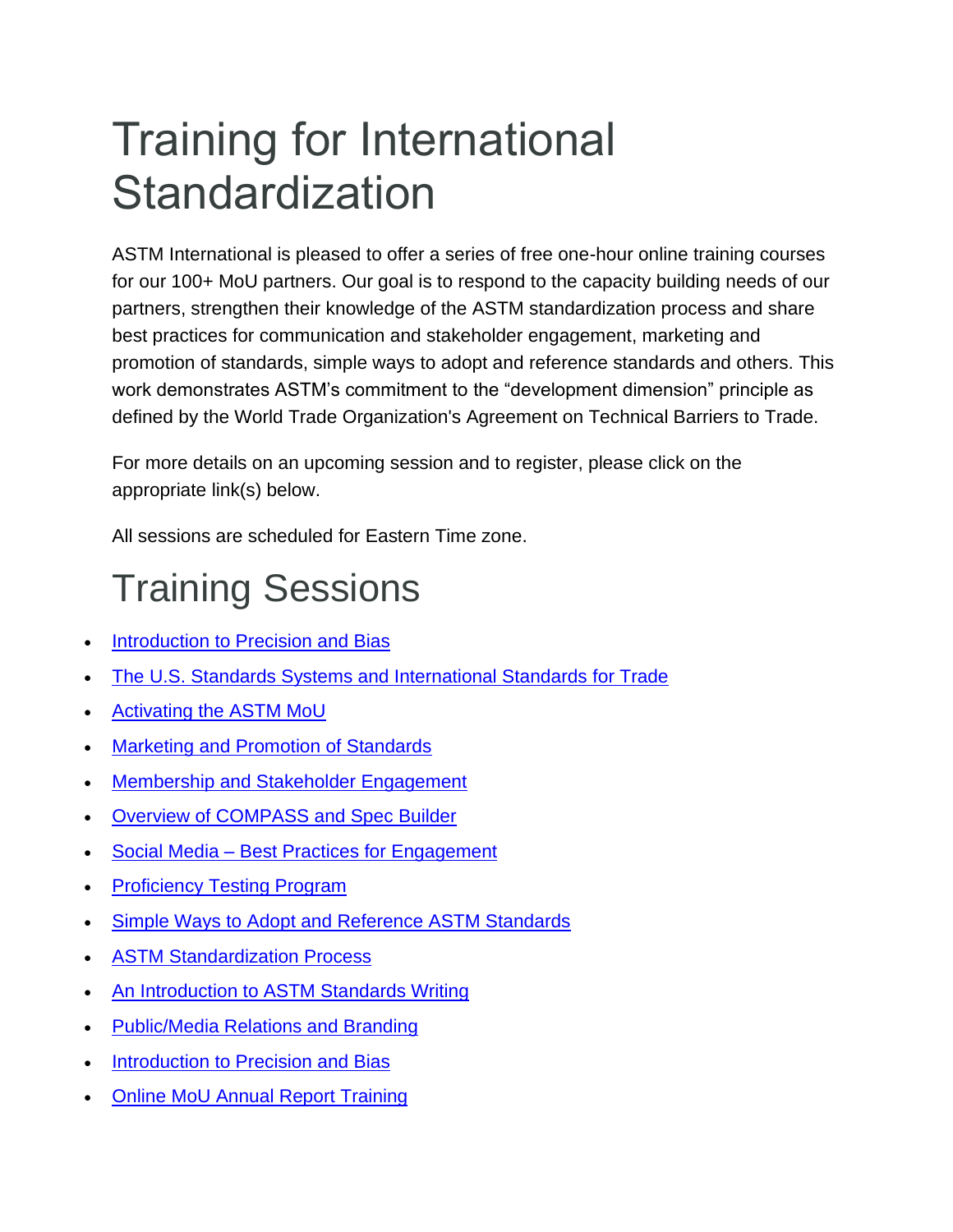#### **[ASTM Academic Outreach Program](#page-10-0)**

# WebEx virtual training guide

In case you are using WebEx for the first time, here are three links that may be of help:

- WebEx will automatically setup Meeting Manager for Windows the first time you join a meeting. To save time, you can setup prior to the meeting by clicking this link: <https://help.webex.com/en-us/nti2f6w/Webex-Meetings-Join-a-Test-Meeting>
- Use this link to test and confirm your computer is capable of running Webex: <https://www.webex.com/test-meeting.html>
- Follow step-by-step instructions to call using your computer [link for WebEx guide.](https://www.astm.org/IMAGES03/Webex_User_Guide00.pdf)

# <span id="page-1-0"></span>Activating the ASTM International MoU

This training shows how to initiate and activate a Memorandum of Understanding between ASTM international and a National Standards Body.

Objectives:

— Overview ASTM International and its Global Cooperation department

— Describe ASTM International's commitment to World Trade Organization principles for standards development

— Overview ASTM International's MoU program, including benefits (such as training opportunities) and obligations

— Describe ways in which ASTM International standards are adopted or referenced

— Introduce ways of getting involved as a member in technical committees as well as resources for emerging professionals, students, and professors

— Outline ASTM International's licensing policy and digital rights' management

— Overview ASTM International products and services (including training, e-learning, proficiency testing, product certification, Compass, SpecBuilder, and more)

If you have any questions about Activating the ASTM Int'l MoU, please contact Maria [Jiverage](mailto:mjiverage@astm.org) An upcoming training session will be scheduled shortly.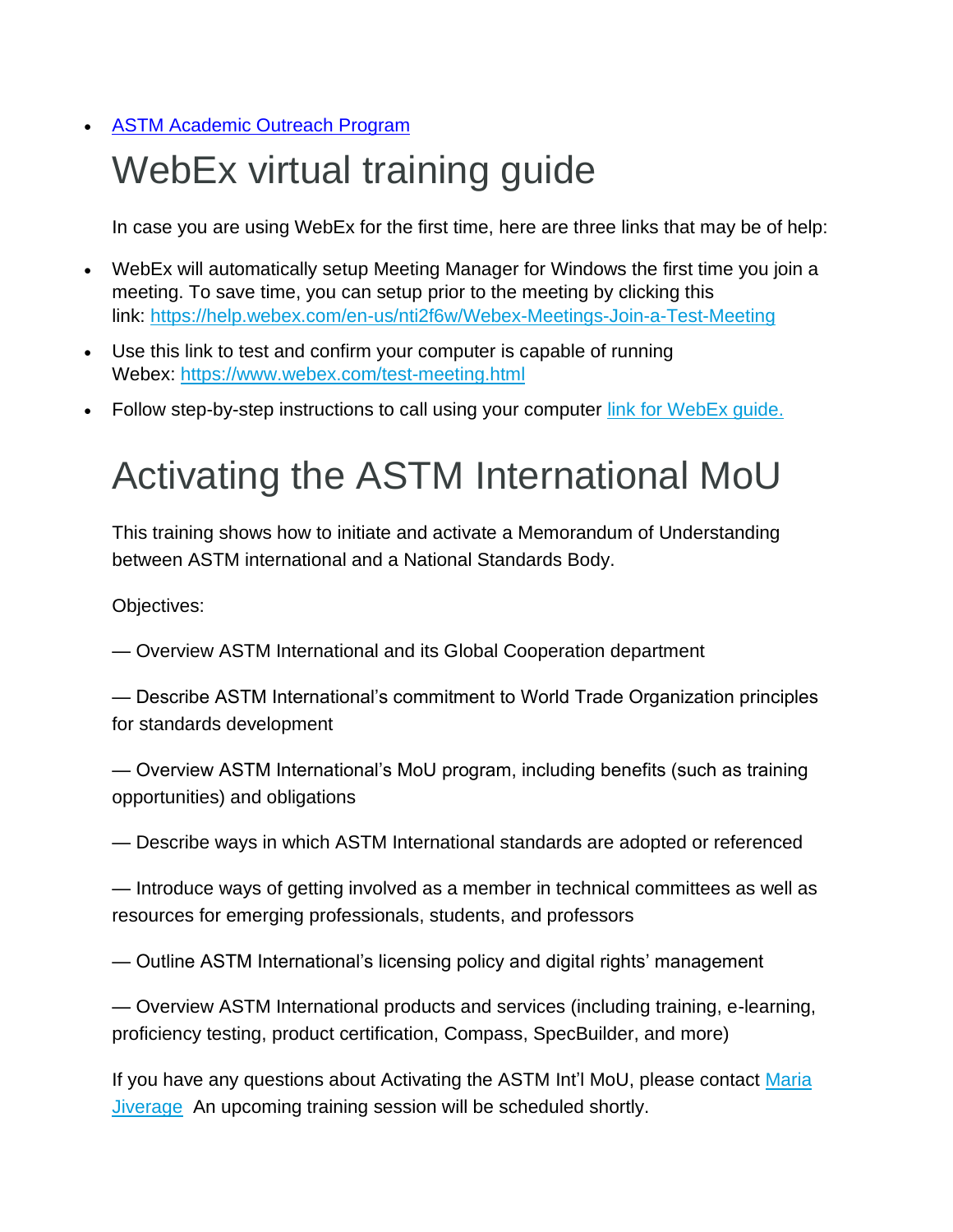# <span id="page-2-0"></span>Introduction to Precision and Bias

This training introduces the key concepts and benefits to having a Precision and Bias statement in a test method. The training is particularly helpful to those with responsibilities in the laboratory, including quality assurance and quality control specialists and managers.

Objectives:

— Help test method users assess how useful the test method would be for proposed applications known as precision

— Identify the difference between the mean of a large number of test results and an accepted reference value known as bias

- Understand the difference between repeatability and reproducibility
- Understand how to plan an Interlaboratory Study (ILS)

If you have any questions about Introduction to Precision and Bias Training, please contact [Maria Jiverage](mailto:mjiverage@astm.org)

Click on the links below to sign up for an upcoming training session:

[Wednesday, May 11th, 7:30 am -](https://astm.webex.com/astm/k2/j.php?MTID=t9bbafbfdc4d17b6041781d8926f1a8e3) 8:30 am EDT. [Tuesday, May 24th, 9:00 pm -](https://astm-org.zoom.us/meeting/register/tZcuc-qtqzgsE9y0GPOJoiR9ijGe8W8W_Wnw) 10 pm EDT.

#### The U.S. Standards System and International Standards for Trade

This training focuses on how ASTM International plays an influential role in the U.S. standards development system and contributes to international standards used globally.

Objectives:

— Describe ASTM International's role in society and as a global organization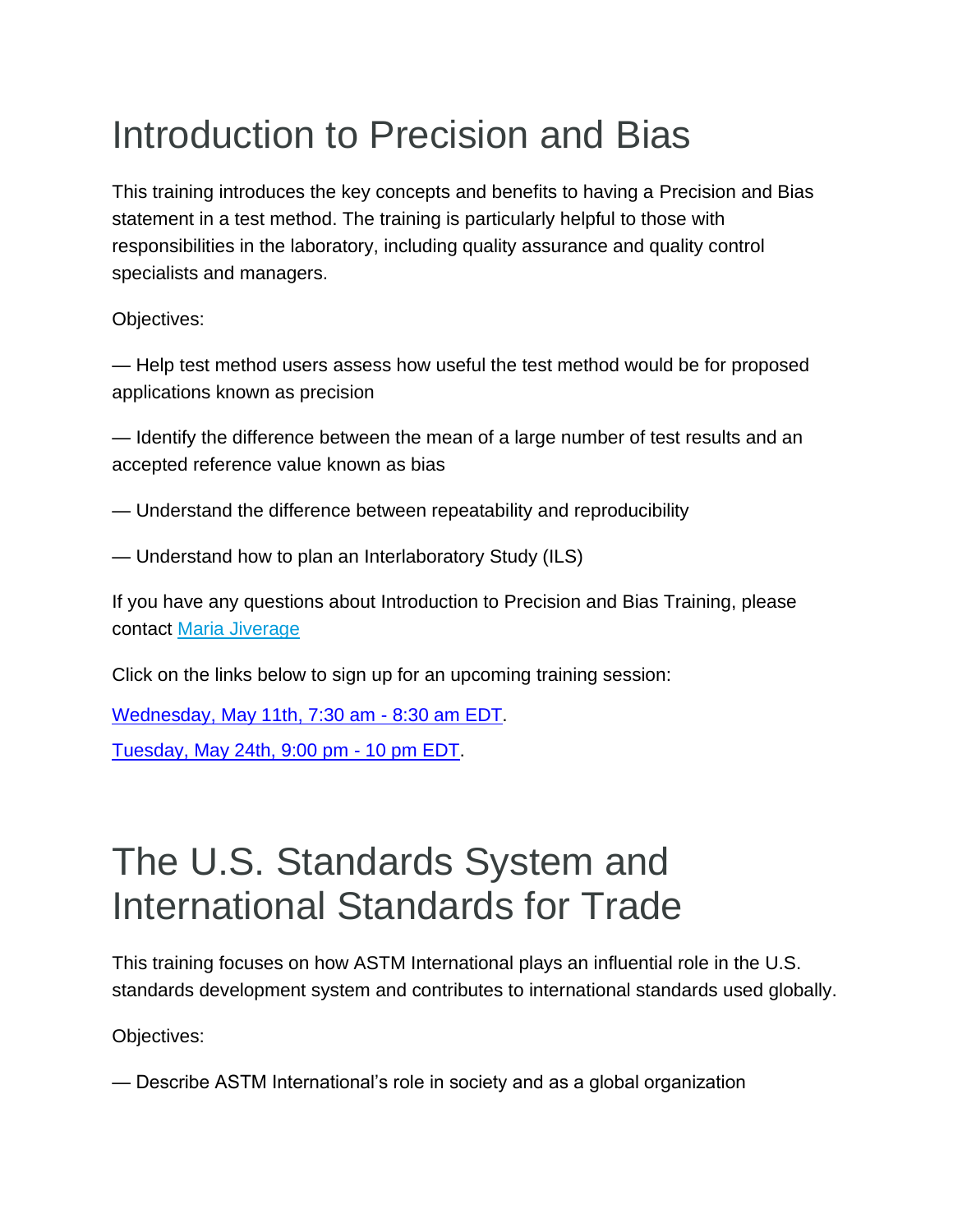— Review the U.S. standards system and ASTM International's role as Standard Development Organization

— Explain the U.S. government's role in the U.S. standards system

— Provide an overview on National Quality Infrastructure and its relationship with TBT and International trade

— Explain the role and the benefits/impact of standards in trade facilitation

If you have any questions about ASTM International in the U.S. Standards System, please contact [Maria Jiverage](mailto:mjiverage@astm.org)

Click on the links below to sign up for an upcoming training session:

<span id="page-3-0"></span>[Wednesday, June 1st, 7:30 am -](https://astm.webex.com/astm/k2/j.php?MTID=t87b36e8937990a39b0bf56188c021886) 8:30 am EDT.

[Wednesday, June 15th, 9:00 pm -](https://astm-org.zoom.us/meeting/register/tZUqf-yhqj4oE9252Z1QDgxTcFWfVff8ZIHd) 10:00 pm EDT.

#### Marketing and Promotion of Standards

This training overviews ASTM International's marketing efforts for standards and other products and services. It also includes details of ASTM International's marketing tactics.

Objectives:

— Overview ASTM International's marketing strategy and tactics

— Help NSB's understand how to market their products and services efficiently

If you have any questions about Marketing and Promotion of Standards, please contact [Maria Jiverage](mailto:mjiverage@astm.org)

An upcoming training session will be scheduled shortly.

#### <span id="page-3-1"></span>Membership and Stakeholder Engagement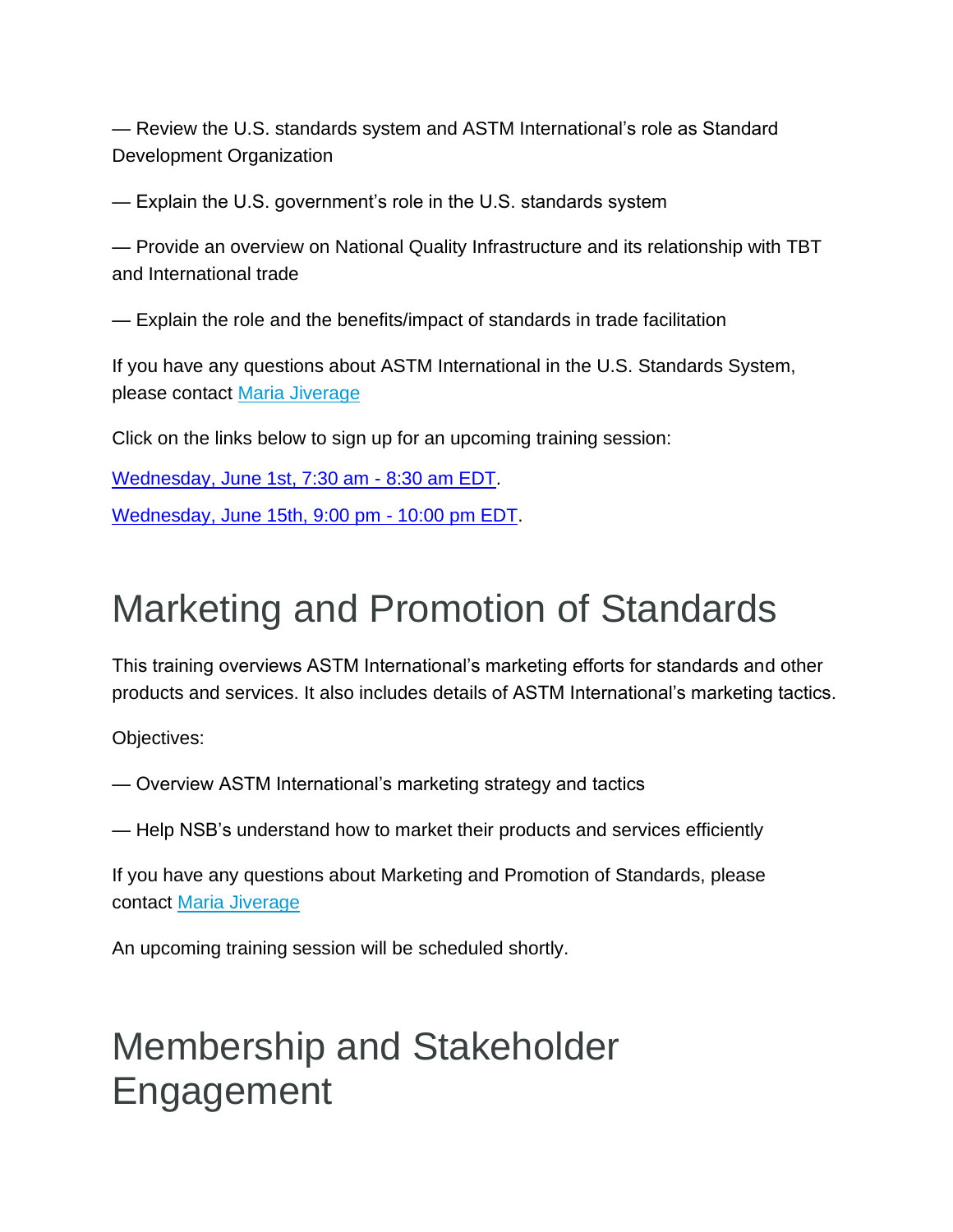This training focuses on the types of ASTM International membership. It also discusses how to engage various stakeholders in technical committee work.

Objectives:

- Understand the benefits of joining ASTM International
- Outline the types of membership and benefits
- Share ASTM International's experience in targeted membership campaign

— Describe how to effectively engage stakeholders in the standards development process and the critical role of international cooperation with stakeholders

— Explain the benefits of improving the stakeholder involvement in standardization process

— Explain the process of establishing consensus and decision making particularly in committee meeting deliberations

If you have any questions about Membership and Stakeholder Engagement, please contact [Maria Jiverage](mailto:mjiverage@astm.org)

Click on the links below to sign up for an upcoming training session:

<span id="page-4-0"></span>An upcoming training session will be scheduled shortly.

# Overview of COMPASS and Spec Builder

This training gives an overview of ASTM International's COMPASS content platform and SpecBuilder platform. COMPASS launched in 2015 as an enhanced content platform. In 2018, SpecBuilder launched as a collaboration platform for document development.

Objectives:

- Present the COMPASS platform and productivity tools
- Overview COMPASS and SpecBuilder additional features and their benefits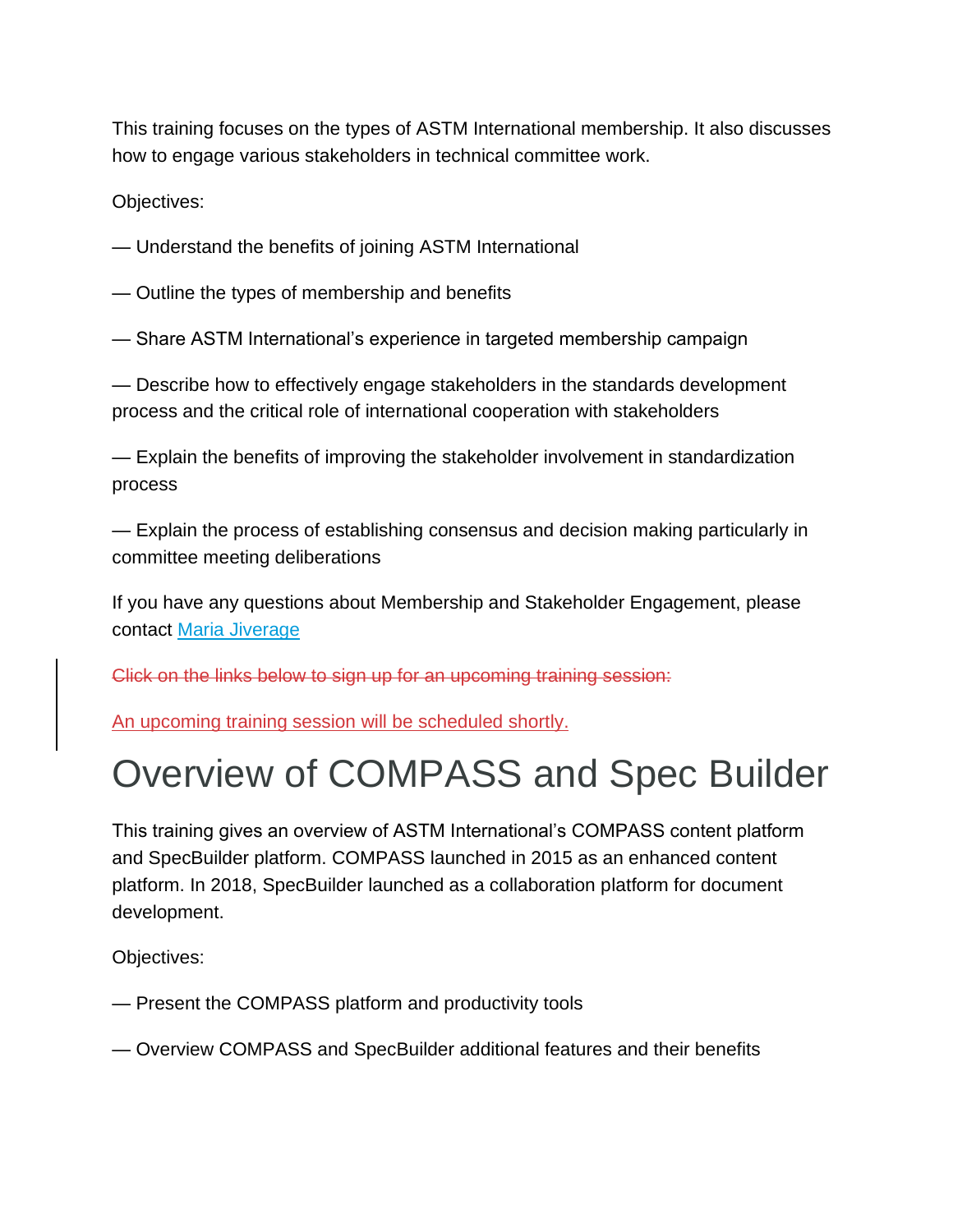If you have any questions about Overview of COMPASS and Spec Builder, please contact [Maria Jiverage](mailto:mjiverage@astm.org)

An upcoming training session will be scheduled shortly.

# <span id="page-5-0"></span>Social Media – Best Practices for Engagement

This training program outlines how to apply best practices in social media to help meet organizations' objectives.

Objectives:

- Overview social media landscape as it applies to the standards community
- Compare major platforms including LinkedIn, Twitter, Facebook, and Instagram
- Teach participants about content
- Overview challenges to digital engagement

If you have any questions about Social Media – Best Practices for Engagement, please contact [Maria Jiverage](mailto:mjiverage@astm.org)

An upcoming training session will be scheduled shortly.

# <span id="page-5-1"></span>Proficiency Testing Program Training

This training provides an overview of the ASTM International Proficiency Testing Program.

Objectives:

— Overview the programming of PTP cycles, product sample volumes, international shipping, and payment logistics and the advantage of participating in PTP cycles

— Present the ASTM International data portal and statistical reports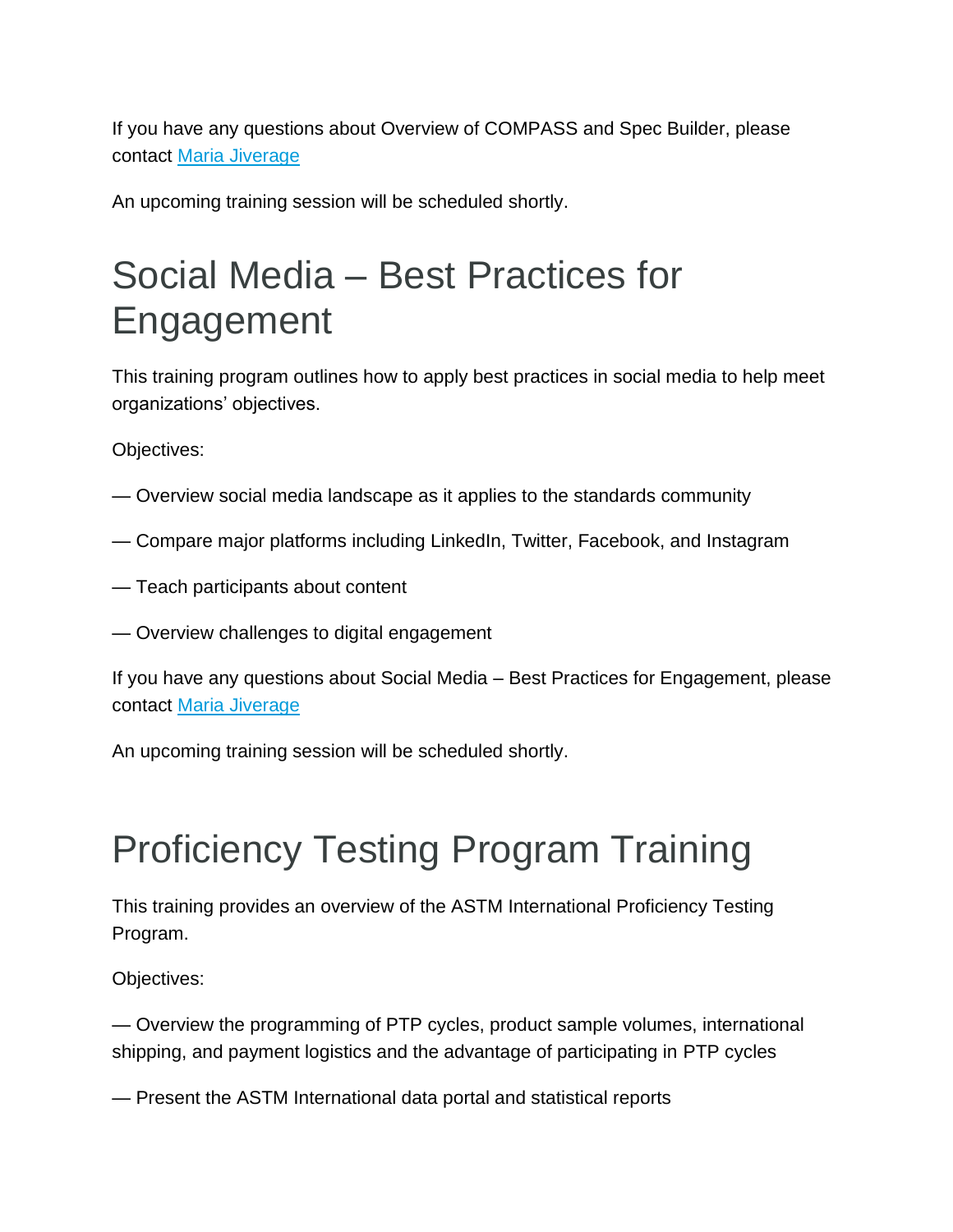— Teach how ASTM International adds new test methods to existing programs and the process followed to create new programs

If you have any questions about Proficiency Testing Program, please contact [Maria](mailto:mjiverage@astm.org)  **[Jiverage](mailto:mjiverage@astm.org)** 

An upcoming training session will be scheduled shortly.

#### <span id="page-6-0"></span>Simple Ways to Adopt and Reference ASTM Standards

This training program is an overview of the 6 ways to adopt and reference ASTM International standards.

Objectives:

— Describe the ways ASTM International standards are used

— Discuss the benefits of adopting and referencing ASTM International standards

— Explain the additional uses of ASTM International standards for MoU partners

If you have any questions about Simple Ways to Adopt and Reference ASTM Standards, please contact [Maria Jiverage](mailto:mjiverage@astm.org)

An upcoming training session will be scheduled shortly.

#### <span id="page-6-1"></span>ASTM International Standardization Process

This training outlines the steps in the standardization process, including writing, revising, and balloting standards as well as approval and publication. The program also includes a brief overview of ASTM International's electronic tools for standards development.

Objectives:

— Explain the ASTM International standards development process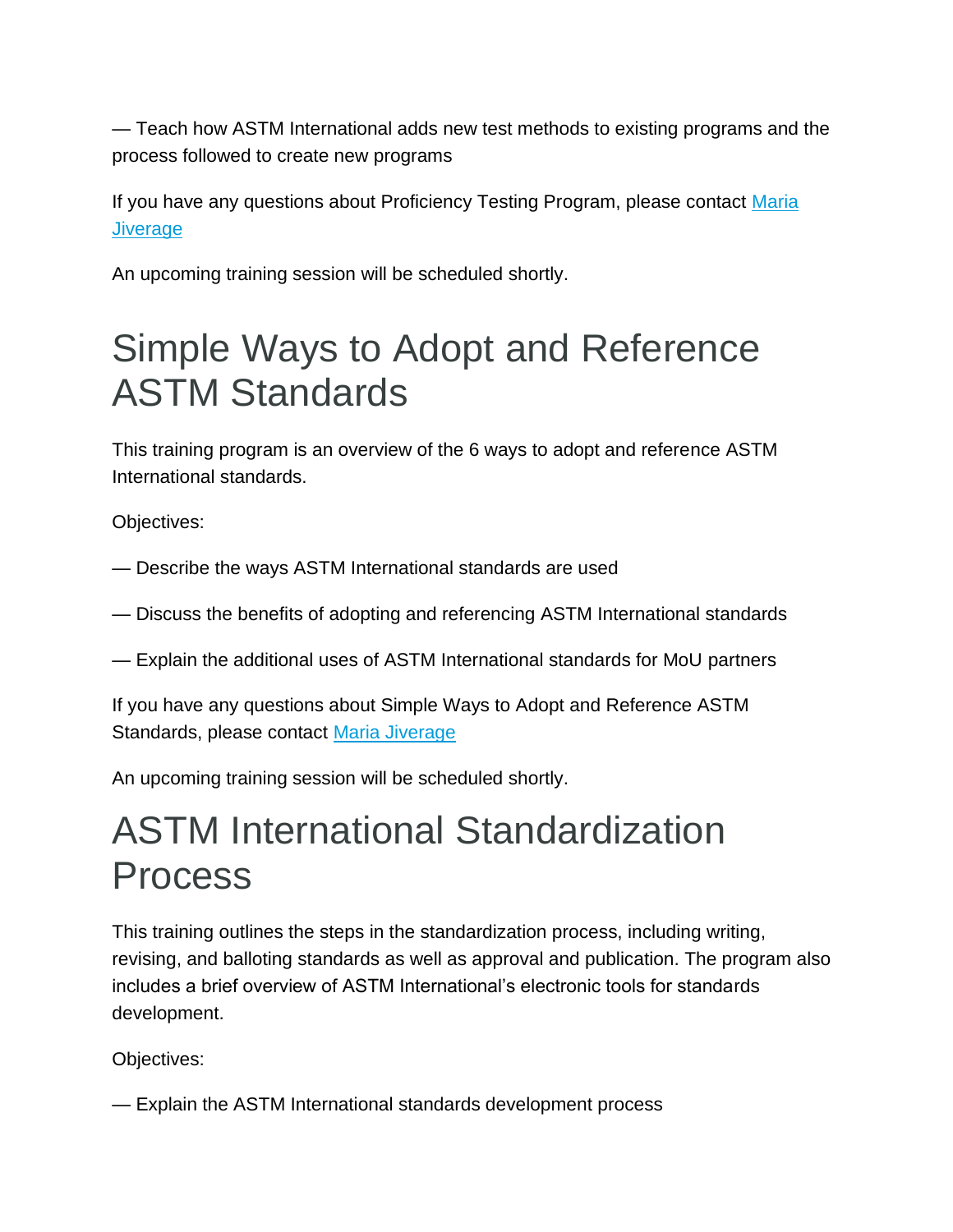— Give a brief review of work item registration and the three stages of balloting

— Present ASTM International electronic standard development tools and the benefits of these tools post-COVID

— Explain techniques to accelerate standards development

If you have any questions about ASTM International Standardization Process, please contact [Maria Jiverage](mailto:mjiverage@astm.org)

<span id="page-7-0"></span>An upcoming training session will be scheduled shortly.

#### An Introduction to ASTM Standards **Writing**

This training focuses on how ASTM International standards are written, highlighting the key components that make standards a valuable and necessary tool for product quality and global trade. It highlights ASTM International's role in developing specifications, test methods, and other standards. It also provides tips and techniques of standards writing in a participatory atmosphere.

Objectives:

- Explain the six types of ASTM International standards and their major components
- Demonstrate proper writing techniques for technical standards
- Discuss legal aspects of technical standards

If you have any questions about ASTM Standards Writing, please contact Maria **[Jiverage](mailto:mjiverage@astm.org)** 

An upcoming training session will be scheduled shortly.

#### <span id="page-7-1"></span>Public/Media Relations and Branding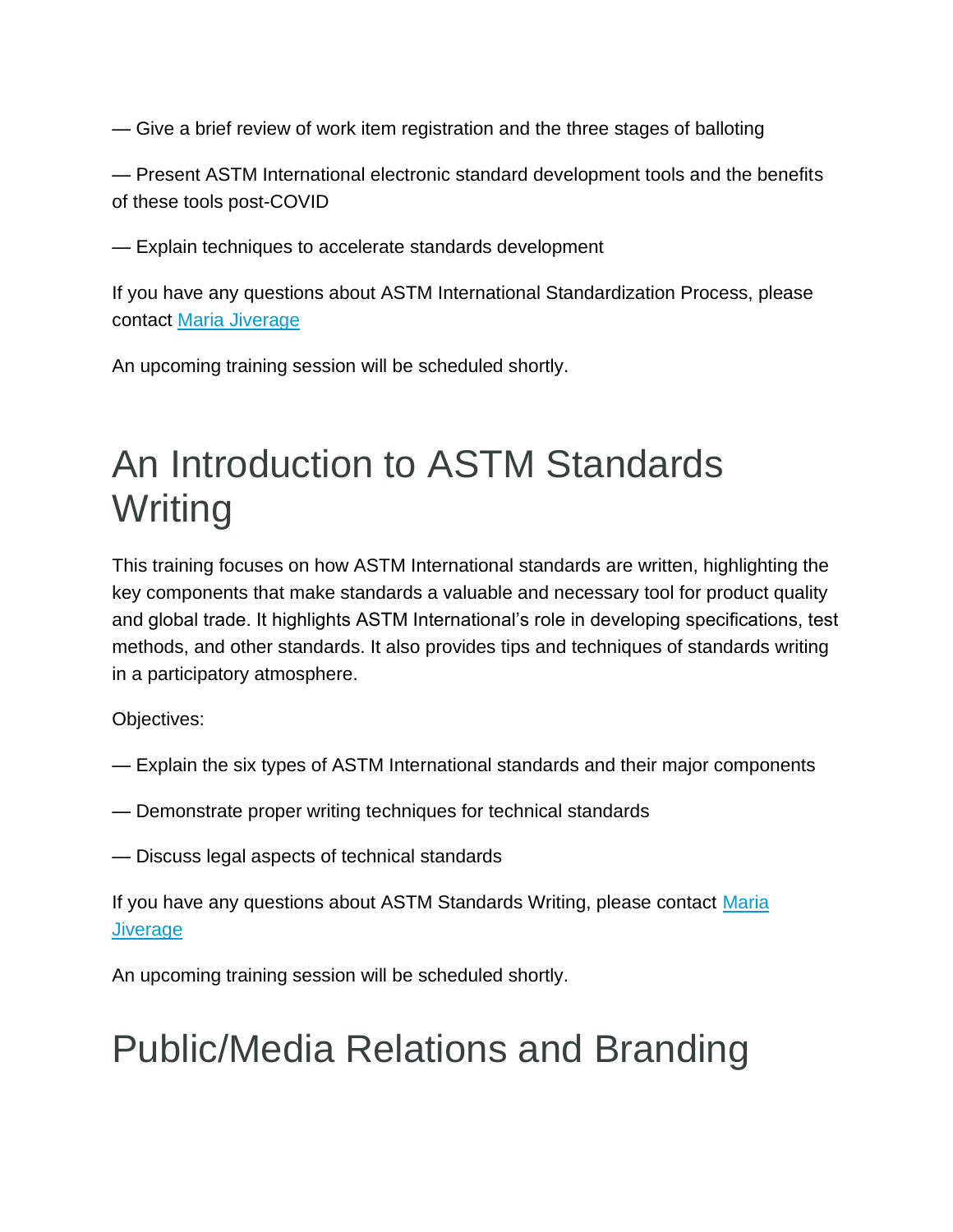This training is an introduction to ASTM International's communication and branding efforts.

Objectives:

— Describe how ASTM International engages with mainstream and industry media

— Discuss content development strategies for print/digital magazines (e.g., Standardization News)

— Give an overview of digital engagement tools (e.g., social media, video, enewsletters)

— Show how ASTM develops promotional materials

If you have any questions about Public/Media Relations and Branding, please contact [Maria Jiverage](mailto:mjiverage@astm.org)

<span id="page-8-0"></span>An upcoming training session will be scheduled shortly.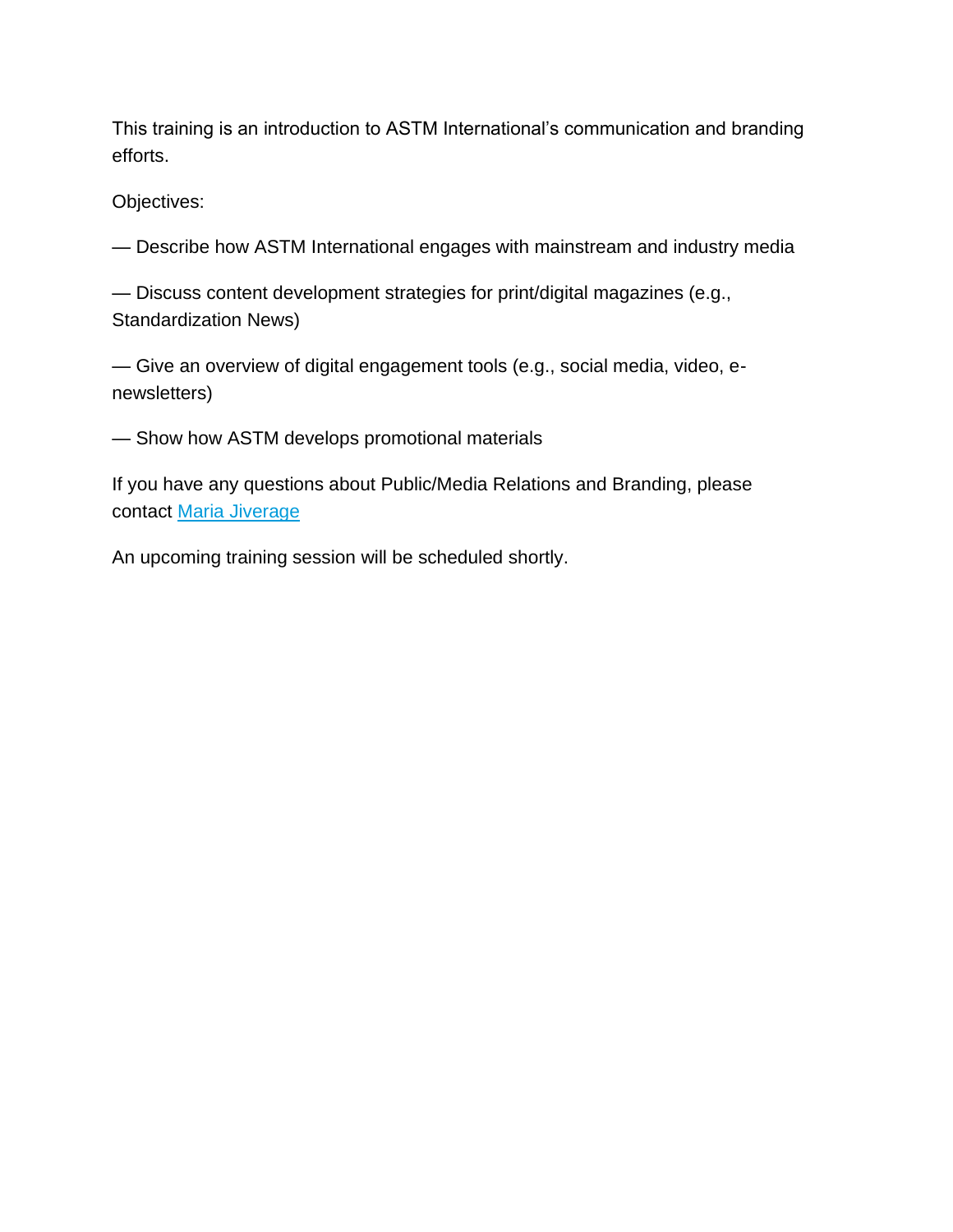# Introduction to Precision and Bias

This training introduces the key concepts and benefits to having a Precision and Bias statement in a test method. The training is particularly helpful to those with responsibilities in the laboratory, including quality assurance and quality control specialists and managers.

Objectives:

— Help test method users assess how useful the test method would be for proposed applications known as precision

— Identify the difference between the mean of a large number of test results and an accepted reference value known as bias

- Understand the difference between repeatability and reproducibility
- Understand how to plan an Interlaboratory Study (ILS)

If you have any questions about Introduction to Precision and Bias Training, please contact [Maria Jiverage](mailto:mjiverage@astm.org)

Click on the links below to sign up for an upcoming training session:

[Wednesday, May 11th, 7:30 am -](https://astm.webex.com/astm/k2/j.php?MTID=t9bbafbfdc4d17b6041781d8926f1a8e3) 8:30 am EDT.

[Tuesday, May 24th, 9:00 pm -](https://astm-org.zoom.us/meeting/register/tZcuc-qtqzgsE9y0GPOJoiR9ijGe8W8W_Wnw) 10 pm EDT.

# <span id="page-9-0"></span>Online MoU Annual Report

This program will review the online MoU Annual Report system used to log and report all ASTM International standards-related activities as required in the MoU agreement.

Objectives:

- Examine the MoU Annual Report reminder email
- Review the online reporting system
- Demonstrate how to log standards information into the report